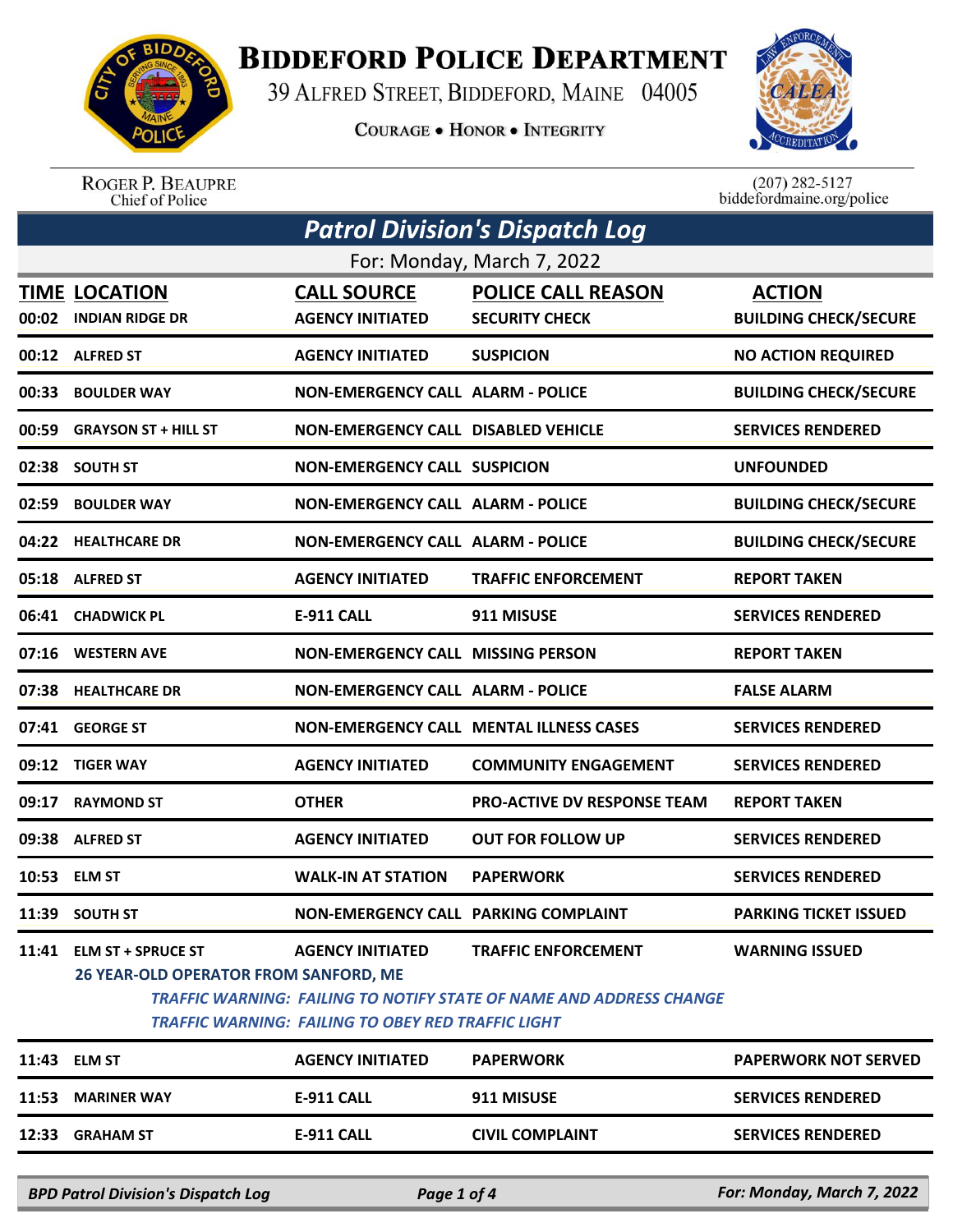| <b>BPD Patrol Division's Dispatch Log</b>                             | Page 2 of 4                                                                      |                                               | For: Monday, March 7, 2022                |
|-----------------------------------------------------------------------|----------------------------------------------------------------------------------|-----------------------------------------------|-------------------------------------------|
| 18:09 SOUTH ST                                                        | <b>NON-EMERGENCY CALL ALARM - POLICE</b>                                         |                                               | <b>BUILDING CHECK/SECURE</b>              |
| 17:50 WESTFIELD ST                                                    | <b>AGENCY INITIATED</b>                                                          | <b>PAPERWORK</b>                              | <b>PAPERWORK SERVED</b>                   |
| 17:16 MAIN ST                                                         | <b>AGENCY INITIATED</b>                                                          | <b>OUT FOR FOLLOW UP</b>                      | <b>SERVICES RENDERED</b>                  |
| 17:11 FREEMAN ST                                                      | NON-EMERGENCY CALL ESCORTS / RELAYS                                              |                                               | <b>CIVIL COMPLAINT</b>                    |
| 16:57 GRANITE ST                                                      | NON-EMERGENCY CALL DISTURBANCE / NOISE                                           |                                               | <b>SERVICES RENDERED</b>                  |
| 16:49 MAY ST                                                          | <b>WALK-IN AT STATION</b>                                                        | <b>THEFT</b>                                  | <b>REPORT TAKEN</b>                       |
| 16:38 GREEN ST                                                        | E-911 CALL                                                                       | <b>DISTURBANCE / NOISE</b>                    | <b>NEGATIVE CONTACT</b>                   |
| 16:35 SOUTH ST                                                        | NON-EMERGENCY CALL HARASSMENT                                                    |                                               | <b>REPORT TAKEN</b>                       |
| <b>16:30 LITTLE HOUSE OF PRAYER DR</b>                                | NON-EMERGENCY CALL FRAUD / SCAM                                                  |                                               | <b>REPORT TAKEN</b>                       |
| 16:25 BIRCH ST                                                        | <b>NON-EMERGENCY CALL CHECK WELFARE</b>                                          |                                               | <b>SERVICES RENDERED</b>                  |
| <b>16:17 MEDICAL CENTER DR</b>                                        | <b>NON-EMERGENCY CALL THEFT</b>                                                  |                                               | <b>REPORT TAKEN</b>                       |
| 16:16 ALFRED ST + CLARK ST<br>21 YEAR-OLD OPERATOR FROM ATTLEBORO, MA | <b>AGENCY INITIATED</b><br><b>TRAFFIC WARNING: SPEEDING 10-14 MPH OVER LIMIT</b> | <b>TRAFFIC ENFORCEMENT</b>                    | <b>WARNING ISSUED</b>                     |
| 16:06 ADAMS ST                                                        | <b>NON-EMERGENCY CALL CHECK WELFARE</b>                                          |                                               | <b>NEGATIVE CONTACT</b>                   |
| 15:56 ST MARYS ST                                                     | <b>AGENCY INITIATED</b>                                                          | <b>OUT FOR FOLLOW UP</b>                      | <b>SERVICES RENDERED</b>                  |
| 15:47 LAFAYETTE ST                                                    | <b>NON-EMERGENCY CALL CIVIL COMPLAINT</b>                                        |                                               | <b>SERVICES RENDERED</b>                  |
| 15:43 STATE ST                                                        | <b>NON-EMERGENCY CALL SUSPICION</b>                                              |                                               | <b>NEGATIVE CONTACT</b>                   |
| 15:37 ALFRED ST                                                       | <b>NON-EMERGENCY CALL SUSPICION</b>                                              |                                               | <b>TRANSPORT TO HOSPITAL</b>              |
| 15:28 ADAMS ST                                                        | <b>NON-EMERGENCY CALL CHECK WELFARE</b>                                          |                                               | <b>NEGATIVE CONTACT</b>                   |
| 15:27 MT VERNON ST                                                    | <b>WALK-IN AT STATION</b>                                                        | <b>ESCORTS / RELAYS</b>                       | <b>NO VIOLATION</b>                       |
| 15:21 ALFRED ST                                                       | <b>WALK-IN AT STATION</b>                                                        | <b>ASSAULT</b>                                | <b>NEGATIVE CONTACT</b>                   |
| 15:14 THORNTON ST                                                     | <b>E-911 CALL</b>                                                                | 911 MISUSE                                    | <b>SERVICES RENDERED</b>                  |
| 14:46 ST MARYS ST                                                     |                                                                                  | <b>NON-EMERGENCY CALL DOMESTIC COMPLAINTS</b> | <b>REPORT TAKEN</b>                       |
| 14:20 ELM ST + PRECOURT ST                                            | <b>NON-EMERGENCY CALL LIGHTS MALFUNCTION</b>                                     |                                               | <b>REFERRED OTHER AGENCY</b>              |
| 14:10 MAPLEWOOD AVE                                                   | <b>NON-EMERGENCY CALL ASSAULT</b>                                                |                                               | <b>REPORT TAKEN</b>                       |
| 14:07 TIGER WAY                                                       | <b>NON-EMERGENCY CALL JUVENILE OFFENSES</b>                                      |                                               | <b>SERVICES RENDERED</b>                  |
| 13:05 ALFRED ST                                                       | <b>NON-EMERGENCY CALL THEFT</b>                                                  |                                               | <b>REPORT TAKEN</b>                       |
| 12:59 STATE ST                                                        | <b>NON-EMERGENCY CALL TRESPASSING</b>                                            |                                               | <b>FIELD INTERVIEW</b>                    |
| 12:51 ELM ST                                                          |                                                                                  | <b>NON-EMERGENCY CALL DOMESTIC COMPLAINTS</b> | <b>REPORT TAKEN</b>                       |
| <b>TIME LOCATION</b><br>12:36 ALFRED ST                               | <b>CALL SOURCE</b><br><b>NON-EMERGENCY CALL SUSPICION</b>                        | <b>POLICE CALL REASON</b>                     | <b>ACTION</b><br><b>SERVICES RENDERED</b> |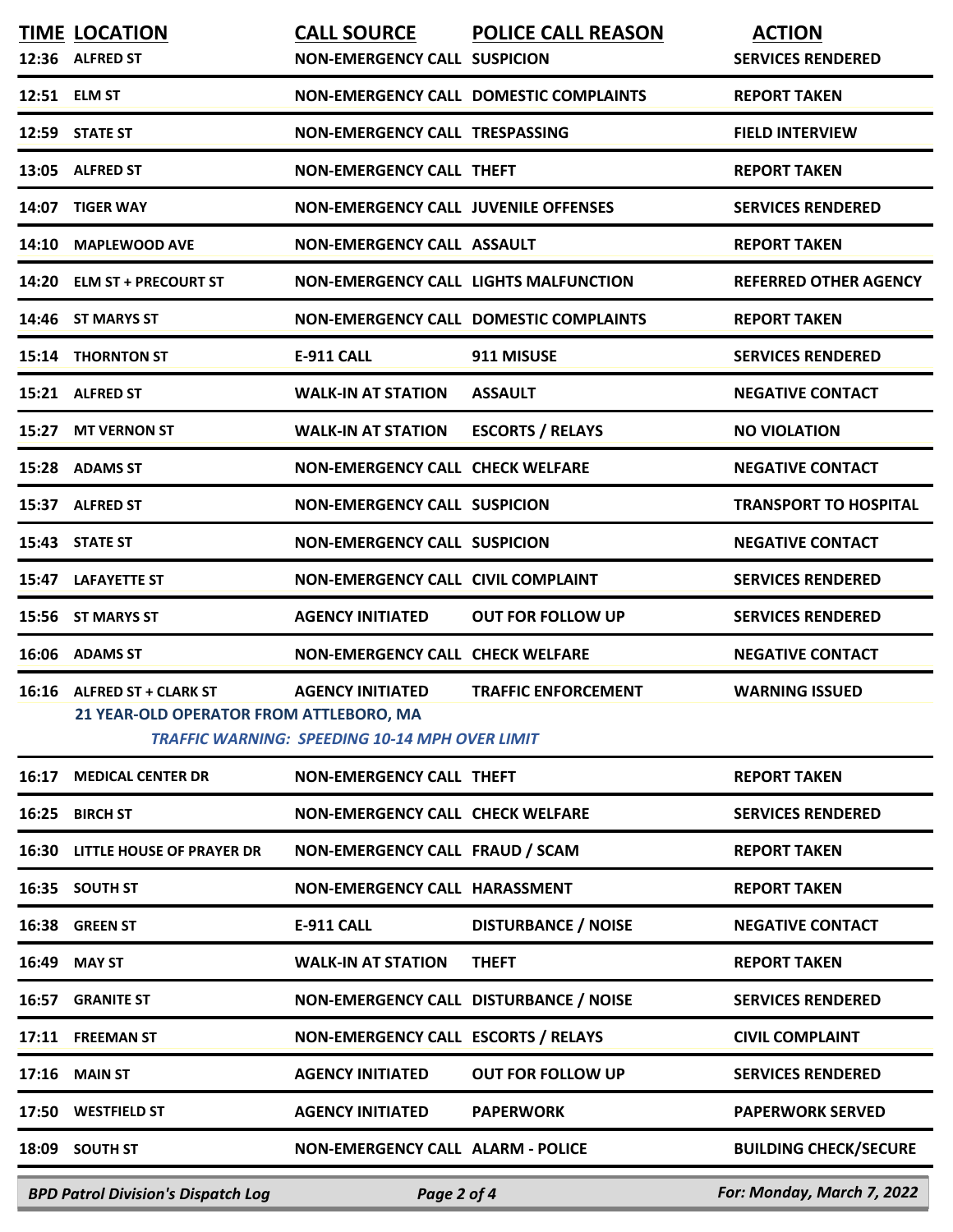| 18:11 | <b>TIME LOCATION</b><br><b>MEDICAL CENTER DR</b>                           | <b>CALL SOURCE</b><br><b>NON-EMERGENCY CALL THEFT</b>                                   | <b>POLICE CALL REASON</b>                                                                                                                                                   | <b>ACTION</b><br><b>REPORT TAKEN</b> |
|-------|----------------------------------------------------------------------------|-----------------------------------------------------------------------------------------|-----------------------------------------------------------------------------------------------------------------------------------------------------------------------------|--------------------------------------|
| 18:17 | ALFRED ST + WEST COLE RD<br>24 YEAR-OLD OPERATOR FROM BIDDEFORD, ME        | <b>AGENCY INITIATED</b><br><b>TRAFFIC WARNING: SPEEDING 15-19 MPH OVER LIMIT</b>        | <b>TRAFFIC ENFORCEMENT</b>                                                                                                                                                  | <b>WARNING ISSUED</b>                |
|       | 18:45 WEST ST                                                              | <b>AGENCY INITIATED</b>                                                                 | <b>OUT FOR FOLLOW UP</b>                                                                                                                                                    | <b>SERVICES RENDERED</b>             |
| 19:00 | <b>MAIN ST + ELM ST</b>                                                    | <b>NON-EMERGENCY CALL BOLO</b>                                                          |                                                                                                                                                                             | <b>SERVICES RENDERED</b>             |
|       | 19:11 ALFRED ST + LAMBERT ST<br>22 YEAR-OLD OPERATOR FROM LYMAN, ME        | <b>AGENCY INITIATED</b>                                                                 | <b>TRAFFIC ENFORCEMENT</b><br><b>TRAFFIC WARNING: OPERATING WITHOUT HEADLIGHTS AFTER DARK</b>                                                                               | <b>WARNING ISSUED</b>                |
| 19:12 | <b>ADAMS ST</b><br><b>45 YEAR-OLD OPERATOR FROM BIDDEFORD, ME</b>          | <b>AGENCY INITIATED</b>                                                                 | <b>TRAFFIC ENFORCEMENT</b><br><b>TRAFFIC WARNING: IMP USE OF UNDER VEH LIGHTING ON PUBLIC WAY</b>                                                                           | <b>WARNING ISSUED</b>                |
|       | 19:37 ELM ST + PRECOURT ST<br><b>49 YEAR-OLD OPERATOR FROM ARUNDEL, ME</b> | <b>AGENCY INITIATED</b><br><b>TRAFFIC WARNING: OPERATING WITH INADEQUATE HEADLIGHTS</b> | <b>TRAFFIC ENFORCEMENT</b><br><b>TRAFFIC WARNING: FAILING TO NOTIFY STATE OF NAME AND ADDRESS CHANGE</b><br><b>TRAFFIC WARNING: OPERATING WITHOUT HEADLIGHTS AFTER DARK</b> | <b>WARNING ISSUED</b>                |
| 19:38 | <b>MEDICAL CENTER DR</b>                                                   | <b>AGENCY INITIATED</b>                                                                 | <b>OUT FOR FOLLOW UP</b>                                                                                                                                                    | <b>SERVICES RENDERED</b>             |
| 19:43 | <b>GRAHAM ST + BIRCH ST</b>                                                | <b>NON-EMERGENCY CALL SUSPICION</b>                                                     |                                                                                                                                                                             | <b>SERVICES RENDERED</b>             |
| 19:44 | <b>BOULDER WAY</b>                                                         | NON-EMERGENCY CALL SHOPLIFTING                                                          |                                                                                                                                                                             | <b>REPORT TAKEN</b>                  |
| 19:48 | <b>GRAHAM ST</b>                                                           | <b>E-911 CALL</b>                                                                       | <b>BURGLARY</b>                                                                                                                                                             | <b>REPORT TAKEN</b>                  |
|       | 20:02 ELM ST                                                               | <b>NON-EMERGENCY CALL BOLO</b>                                                          |                                                                                                                                                                             | <b>REFERRED OTHER AGENCY</b>         |
|       | 20:08 GEORGE ST                                                            | <b>NON-EMERGENCY CALL SUSPICION</b>                                                     |                                                                                                                                                                             | <b>SERVICES RENDERED</b>             |
| 20:09 | <b>MAIN ST</b>                                                             | NON-EMERGENCY CALL JUVENILE OFFENSES                                                    |                                                                                                                                                                             | <b>SERVICES RENDERED</b>             |
| 20:16 | <b>WENTWORTH ST</b>                                                        | <b>NON-EMERGENCY CALL SUSPICION</b>                                                     |                                                                                                                                                                             | <b>SERVICES RENDERED</b>             |
| 20:18 | <b>MASON ST</b>                                                            | <b>E-911 CALL</b>                                                                       | <b>ASSIST: MEDICAL W/ ASSIST</b>                                                                                                                                            | <b>TRANSPORT TO HOSPITAL</b>         |
| 20:27 | <b>ALFRED ST</b>                                                           | <b>E-911 CALL</b>                                                                       | <b>WEAPONS</b>                                                                                                                                                              | <b>NEGATIVE CONTACT</b>              |
| 20:29 | <b>CHERRY LN</b>                                                           | <b>E-911 CALL</b>                                                                       | <b>WEAPONS</b>                                                                                                                                                              | <b>NEGATIVE CONTACT</b>              |
| 21:44 | <b>WESTMORE AVE</b>                                                        | <b>NON-EMERGENCY CALL ALARM - POLICE</b>                                                |                                                                                                                                                                             | <b>FALSE ALARM</b>                   |
|       | 21:51 WATER ST + PIKE ST<br><b>30 YEAR-OLD OPERATOR FROM BIDDEFORD, ME</b> | <b>AGENCY INITIATED</b><br><b>TRAFFIC WARNING: FAILING TO STOP AT STOP SIGN</b>         | <b>TRAFFIC ENFORCEMENT</b>                                                                                                                                                  | <b>WARNING ISSUED</b>                |
| 22:37 | <b>POOL ST + ALFRED ST</b><br><b>19 YEAR-OLD OPERATOR FROM NASHUA, NH</b>  | <b>AGENCY INITIATED</b>                                                                 | <b>TRAFFIC ENFORCEMENT</b><br><b>TRAFFIC WARNING: OPERATING WITHOUT HEADLIGHTS AFTER DARK</b>                                                                               | <b>WARNING ISSUED</b>                |

*BPD Patrol Division's Dispatch Log Page 3 of 4 For: Monday, March 7, 2022*